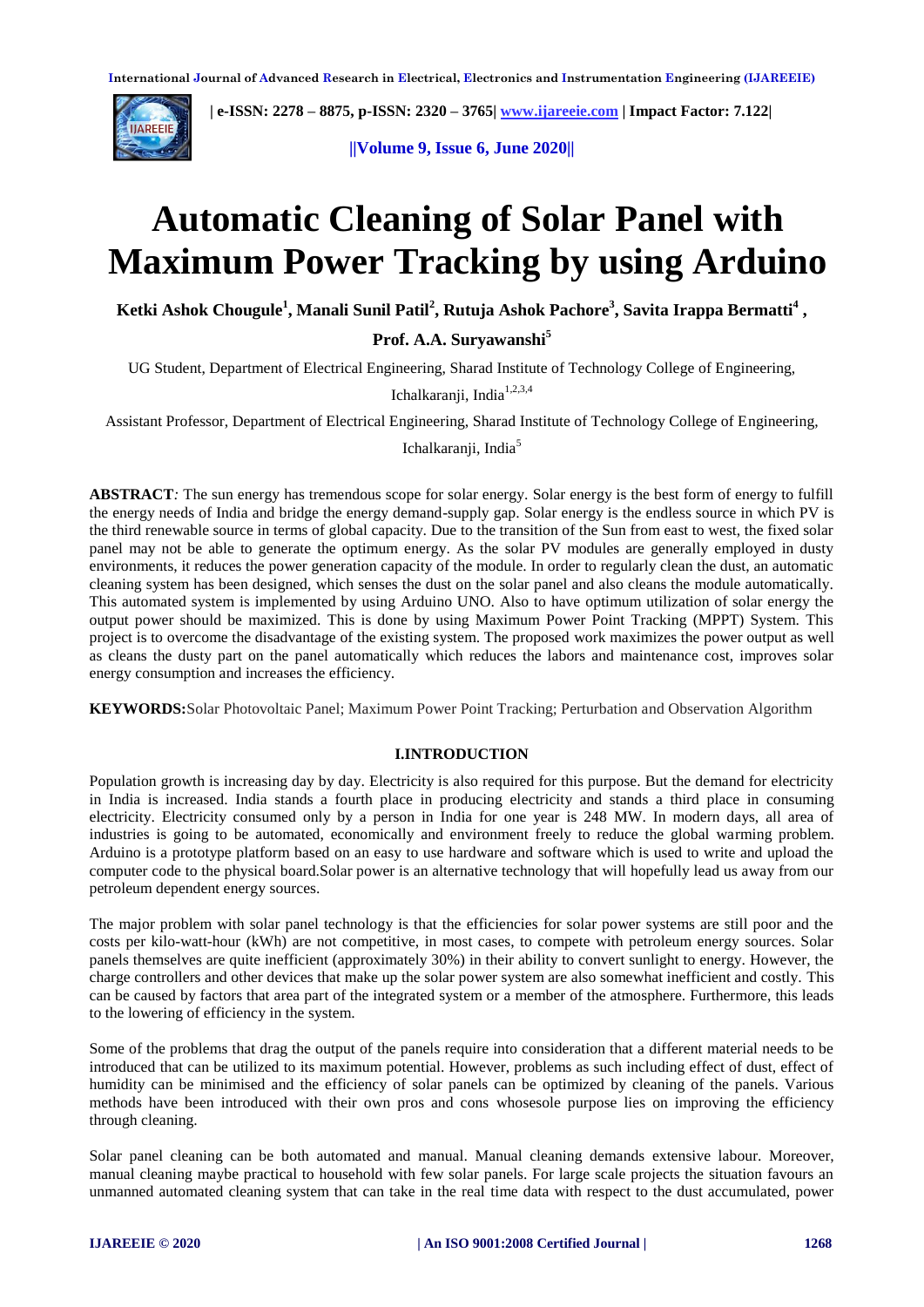

 **| e-ISSN: 2278 – 8875, p-ISSN: 2320 – 3765[| www.ijareeie.com](http://www.ijareeie.com/) | Impact Factor: 7.122|** 

**||Volume 9, Issue 6, June 2020||** 

generated and clean henceforth. The many automated systems built as of today are dependent on the landscape of the place where the solar panels are situated. They also rely on the structure of the panels. Depending on these factors, many technologies have come to surface that optimizes the performance of solar panels by cleaning them.

Our goal is to design a Maximum Power Point Tracker (MPPT), a specific kind of charge controller that will utilize the solar panel to its maximum potential. The MPPT is a charge controller that compensates for the changing Voltage Current characteristic of a solar cell. The MPPT fools the panels into outputting a different voltage and current allowing more power to go into the battery or batteries by making the solar cell think the load is changing when you really are unable to change the load. The MPPT monitors the output voltage and current from the solar panel and determines the operating point that will deliver that maximum amount of power available to the batteries.

### **II.MODEL DEVELOPMENT**

The Motor Driver IC and Relay requires 12V supply which is given through adapter. But the Arduino requires 5V supply; therefore, we used 7805Voltage Regulator which provides required voltage to the Arduino.

When the supply is made on through adapter, switches for MPPT and cleaning circuit made on. When the LDR, placed on one side of the panel, detects light (at day time), LDR has low resistance so the current flowing through it is high. This current causes switching of the transistor because it goes to saturation region. Its collector is connected to pin P1.0 and emitter isgrounded. So the pin experiences ground so the controller understands that it is day time. Now the arduino gives signal to the L298 motor driver to turn on the pump with 3sec delay and water will spread on the panel. After 3 sec delay, the arduino will give signal to the motor driver again to turn on the motors and rotate them in downward direction of the panel and complete the cycle. The arduino will turn on the motor through a relay, which energizes due to action of the transistor connected to P3.6 which acts as switch. The reverse happens when the LDR detects dark (at night time).

Now, the LDR has high resistance causing low current conduction through it and hence the transistor goes to cut off region. This will give input high signal to the arduino pin P1.0. With 3sec delay the pump spreads water on the panel and after 3 sec the motor driver turns on the motors and rotates them in upward direction of the panel. Here, we used L298 Motor Driver IC to run the motor in forward and reverse direction by using the signals from the controller. This IC is connected to pins P2.0 and P 2.1of arduino. This process completes the cleaning action.

The battery is charged by solar panel through the MPPT circuit. When the battery is charging from the solar panel then the cutoff point is o14.5V and that from supply mains is 13.60V. The MPPT is based on the principle of trickle charging. Trickle charging means a fully charged battery at a rate equal to its self-discharge rate, thus enabling the battery to remain at its fully charged level; this state occurs almost exclusively when the battery is not loaded, as trickle charging will not keep a battery charged if current is being drawn by a load. To maintain the gravity of the battery, after some time of intervals automatic charging on/off is essential, this purpose is fulfilled by trickle charging, which is done by MPPT. The circuitry of MPPT provides constant current charging without breaking up to when the battery set point voltage is below 13.60V. And when battery reaches 14.5V, the charging is done as per requirements with breaking in current by PWM (Pulse Width Modulation) method.

#### The working of MPPT circuit is:

There are two voltage setting pots for battery and panel. The circuit have inbuilt 6 channel ADC and from that we used only 2 channels for the voltage setting pots. It checks the voltage from panel as well as the battery, and decides the total workout from PWM. If the panel voltage is above 12V, then the PWMproperly starts charging the battery in incremental order. And if it is providing lesser current, it provides current base charging. The actual values of voltage and current of both solar panel and battery is shown on the LCD display. It has opto-coupler which isolates the reverse voltage from the panel because the digital pins of ADC may get damaged due to this reverse voltage. This opto-coupler then drives the gate of MOSFET. As the switching of PWM starts, the on/off mechanism of MOSFET starts accordingly. The PWM depends on panel output and battery voltage, it compares the voltages between panel and battery and accordingly charging starts.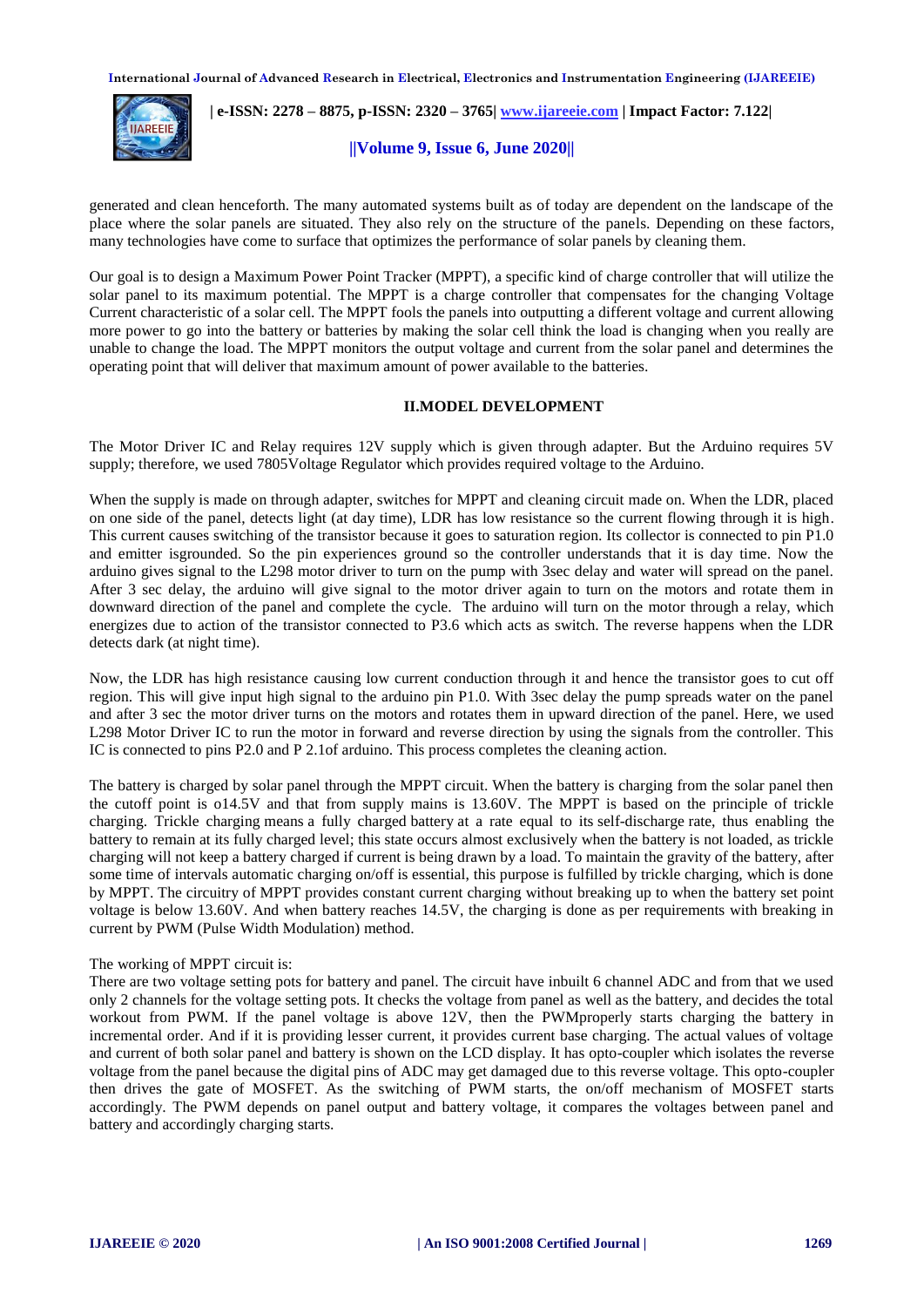

 **| e-ISSN: 2278 – 8875, p-ISSN: 2320 – 3765[| www.ijareeie.com](http://www.ijareeie.com/) | Impact Factor: 7.122|** 

**||Volume 9, Issue 6, June 2020||** 



Fig. 01: Circuit Diagram of Cleaning Circuit Fig. 02: Circuit Diagram of Cleaning Circuit



Fig. 03:Hardware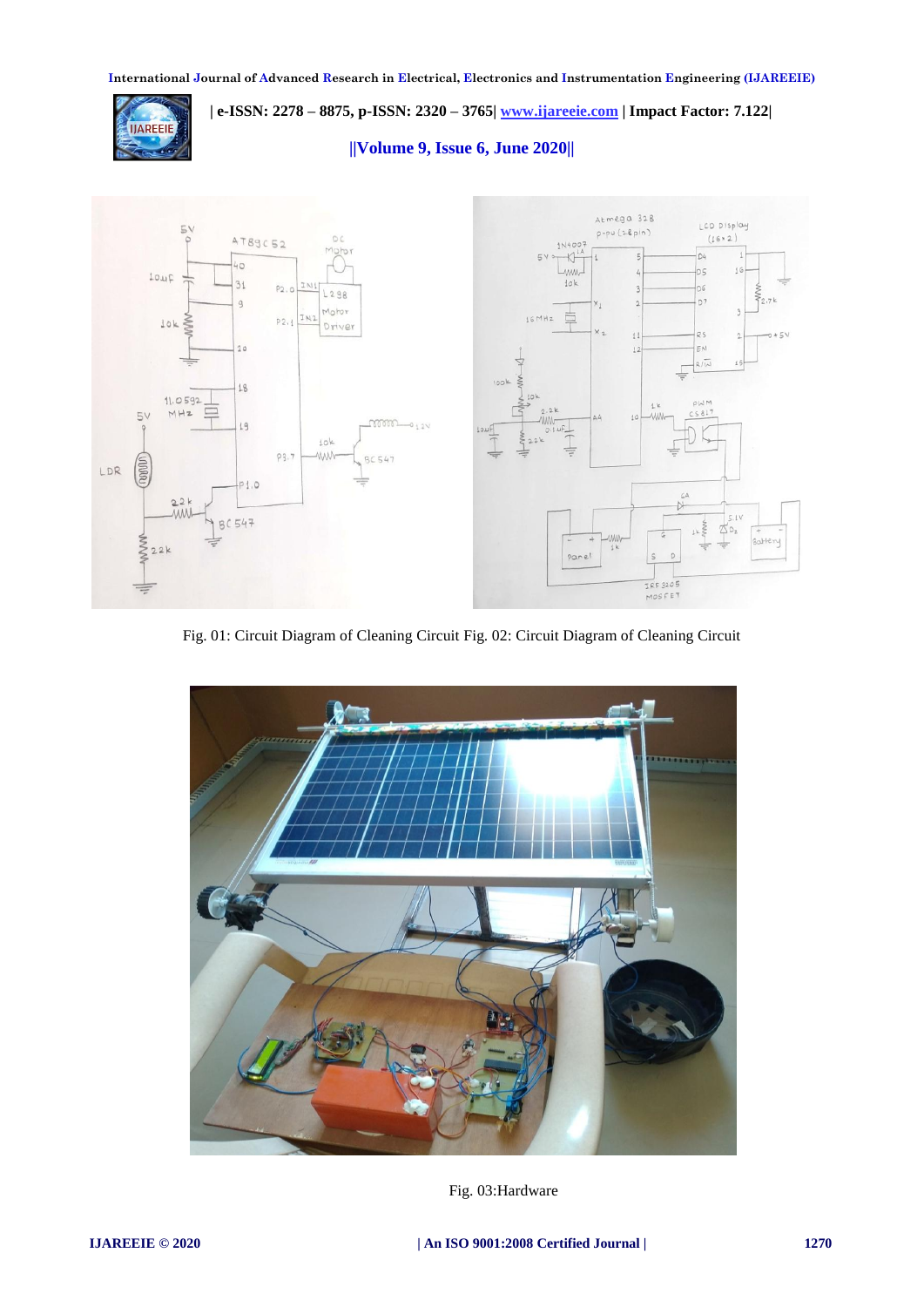

 **| e-ISSN: 2278 – 8875, p-ISSN: 2320 – 3765[| www.ijareeie.com](http://www.ijareeie.com/) | Impact Factor: 7.122|** 

**||Volume 9, Issue 6, June 2020||** 

## **III.PROGRAM CODE**

#### **A. Code for Cleaning:**

ORG 0000h MOV SP,#70H MOV IE,#00H MOV IP,#00H MOV P2,#00H MOV P1,#0ffH CLR P3.7 LCALL LOOP LCALL LOOP AGA: JB P1.0,\$ SETB P3.7 LCALL LOOP LCALL LOOP LCALL LOOP CLR P3.7 LCALL LOOP SETB P2.0 LCALL LOOP LCALL LOOP LCALL LOOP LCALL LOOP LCALL LOOP LCALL LOOP LCALL LOOP LCALL LOOP CLR P2.0 JNB P1.0,\$ SETB P3.7 LCALL LOOP LCALL LOOP LCALL LOOP CLR P3.7 LCALL LOOP SETB P2.1 LCALL LOOP LCALL LOOP LCALL LOOP LCALL LOOP LCALL LOOP LCALL LOOP LCALL LOOP LCALL LOOP CLR P2.1 LJMP AGA DELAY L; 5ms DELAY SETB PSW.4; SELECT BANK 2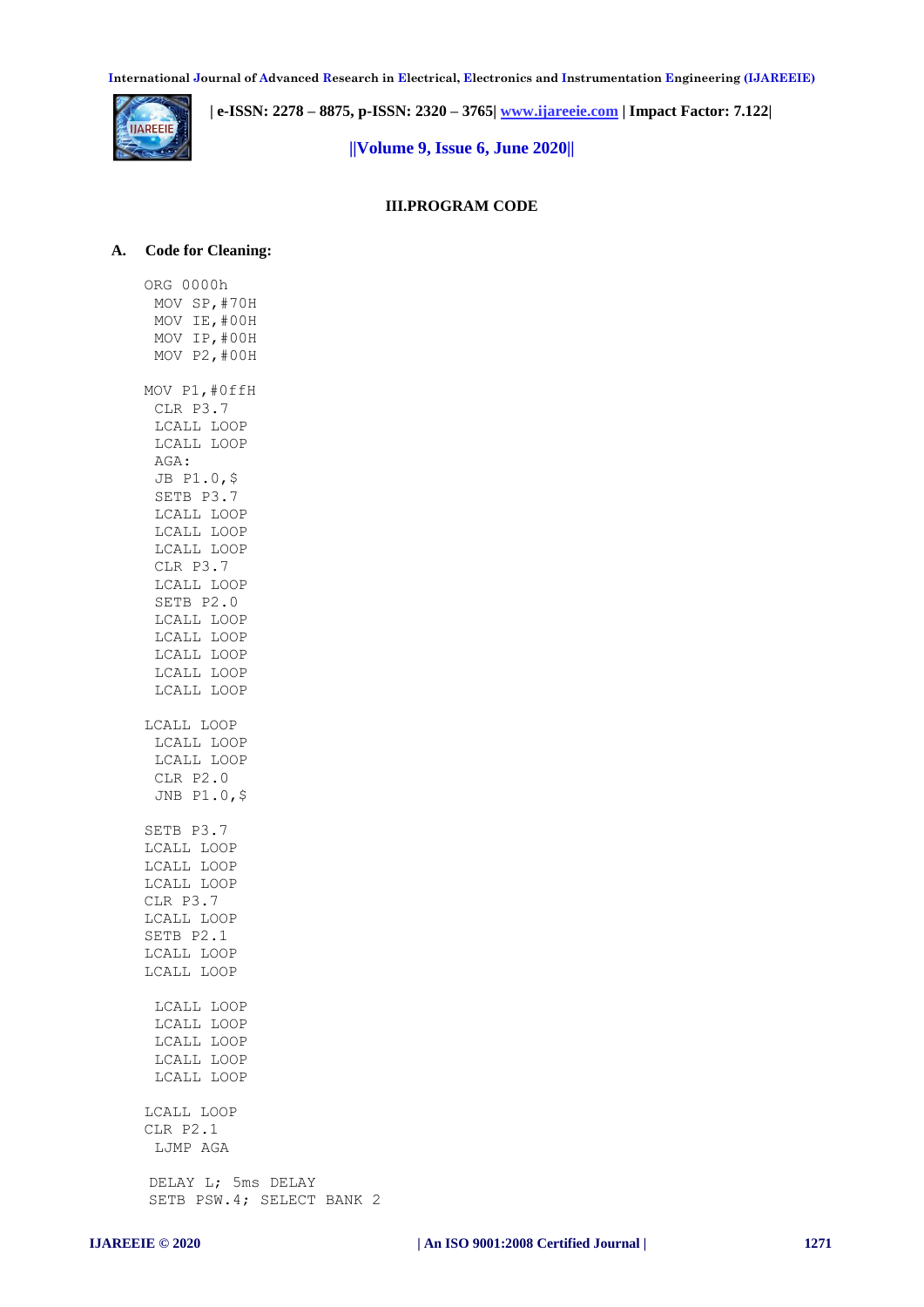**| e-ISSN: 2278 – 8875, p-ISSN: 2320 – 3765[| www.ijareeie.com](http://www.ijareeie.com/) | Impact Factor: 7.122|** 

**||Volume 9, Issue 6, June 2020||** 

```
MOV R7,#80
 HDH:
 MOV R6,#40
 DJNZ R6,$
DJNZ R7,HDH
 CLR PSW.4; DEFAULT BANK 
 RET
LOOP:; 1 SEC DELAY
 MOV R7,#100
LOOP1:
 CALL DELAYL
 CALL DELAYL
DJNZ R7,LOOP1
RET
```
END

#### **B. Code for MPPT:**

```
#include <LiquidCrystal.h>
 LiquidCrystallcd(12, 11, 5, 4, 3, 2);
 constintvoltsIn = A5;
 float volts;
 constintpv = A4;
 floatpvolts;
 intpwm = 250;constintpwmpin = 10;
 constint ctrl = 6;
 int pwm1 =250;
 void setup()
  {
        pinMode(voltsIn, INPUT); 
        pinMode(pwmpin, OUTPUT);
        pinMode(ctrl, OUTPUT);
        pinMode(pv, INPUT); 
        digitalWrite(ctrl, HIGH);
        lcd.begin(16, 2);
        lcd.print ("P & O ALGORITHM");
        lcd.setCursor(0,1);
        lcd.print("BATTERY CHARGER");
        delay(5000);
        lcd.clear();
        analogWrite(ctrl, pwm); 
        //analogWrite(pwmpin, pwm); 
 }
void loop()
 { 
        samplevolts ();
        if(pvolts> 14.50) 
         {
               //analogWrite(pwmpin, 0);
               digitalWrite(pwmpin, LOW);
```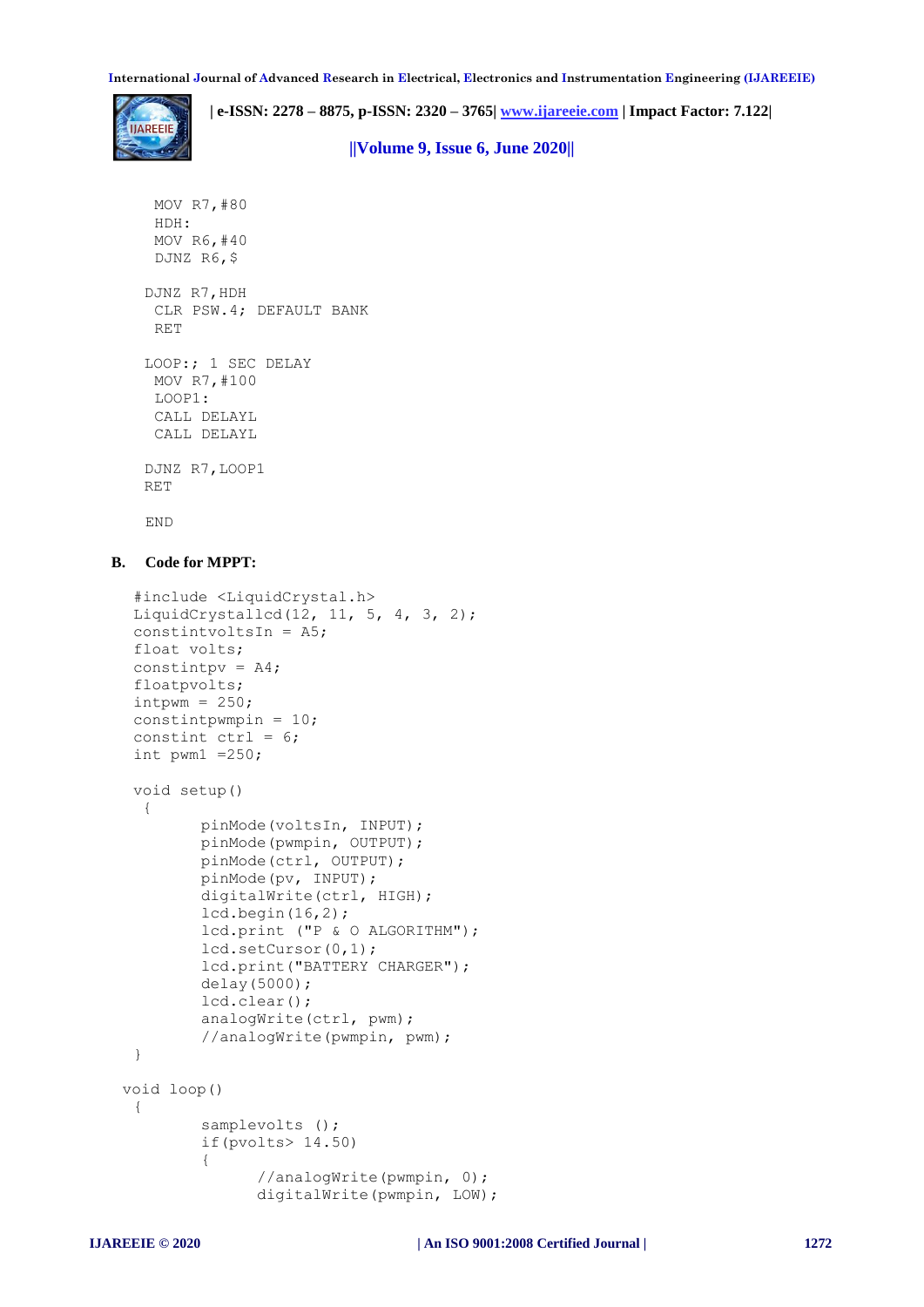**| e-ISSN: 2278 – 8875, p-ISSN: 2320 – 3765[| www.ijareeie.com](http://www.ijareeie.com/) | Impact Factor: 7.122|** 

**||Volume 9, Issue 6, June 2020||** 

```
//int_{\text{w}} = 0;
               lcd.setCursor(10,1);
               lcd.print("CH.CUT");
               delay(2000);
         }
        if(pvolts< 13.60 ) 
         { 
               digitalWrite(pwmpin, HIGH); //analogWrite(pwmpin, 250);
               lcd.setCursor(10,1); 
               lcd.print("CH.ON"); 
         }
  }
voidsamplevolts ()
  {
        floatpvoltSum = 0.0;
        for (inti = 0; i< 10; i++)
        {
               pvolts = map(analogRead(pv), 0, 1023, 0, 500);pvoltSum = pvoltSum + pvolts;
               delay(2);
         }
        pvolts = pvoltSum /100.0; 
        lcd.setCursor(0,1);
        lcd.print("p="); 
        lcd.print(pvolts);
        lcd.print("V"); 
  }
```
**IV. RESULTS**

**Panel Voltage:** 17.7 V **Battery, Overcharge Cutoff:** 14.5 V **Charging Current:** 2.5 A (Max.)

| Time  | <b>Without Mechanism</b> |                | <b>With Mechanism</b> |                |
|-------|--------------------------|----------------|-----------------------|----------------|
|       | <b>Current</b>           | <b>Voltage</b> | <b>Current</b>        | <b>Voltage</b> |
| 10 AM | 1.1A                     | 11.9 V         | 1.5A                  | 13.0 V         |
| 11 AM | 1.4A                     | 12.3 V         | 1.8A                  | 13.5 V         |
| 12 AM | 1.7A                     | 12.7 V         | 2 A                   | 13.9 V         |
| 01 PM | 1.9A                     | 13.0 V         | 2.3A                  | 14.2 V         |
| 02 PM | 2 A                      | 13.5 V         | 2.5A                  | 14.5 V         |
| 03 PM | 1.6A                     | 13.1 V         | 2.2A                  | 14.3 V         |
| 04 PM | 1.2 A                    | 12.9 V         | 1.8A                  | 14.0 V         |